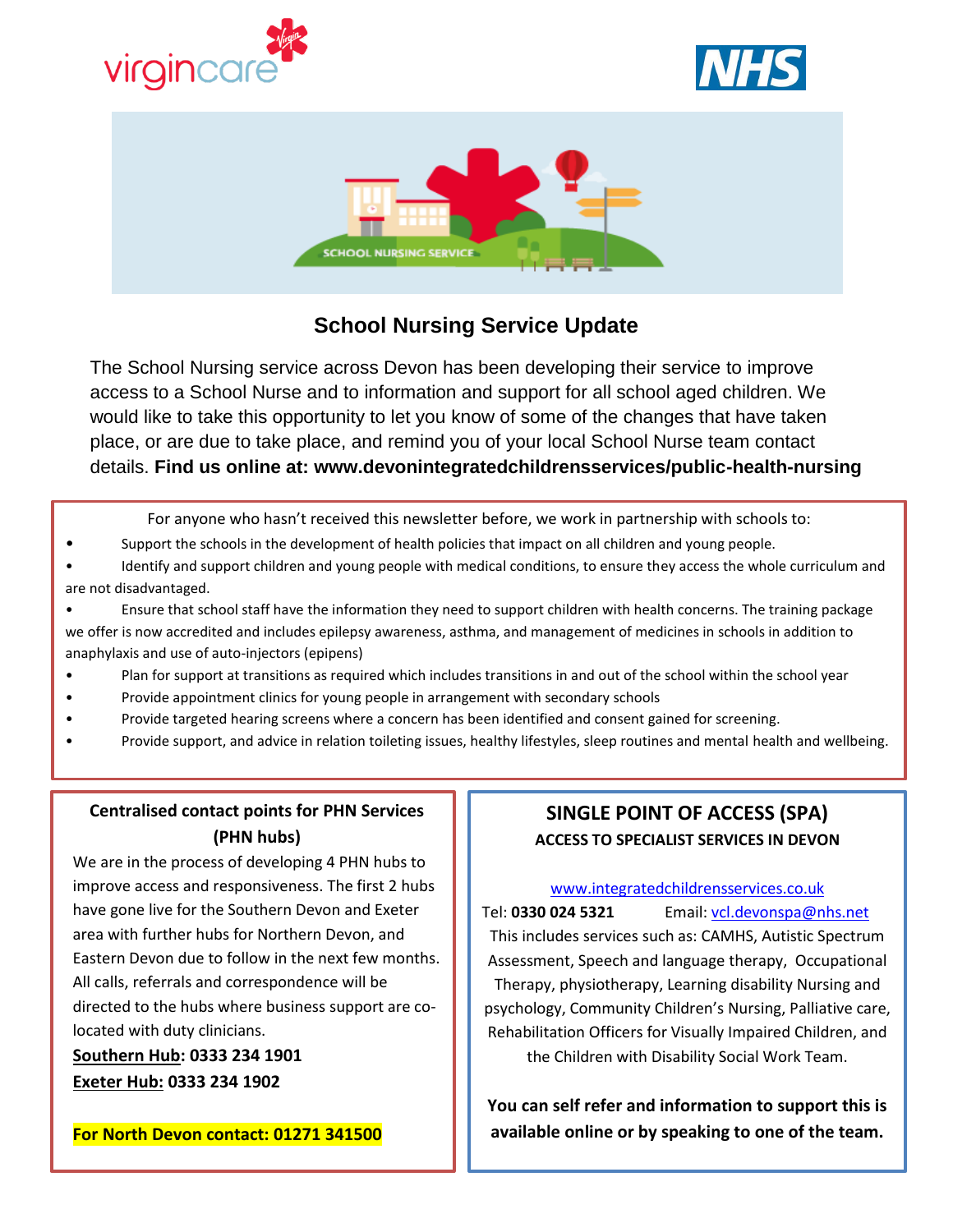



## STAYING HEALTHY AND SIGNS TO LOOK OUT FOR IF YOUR CHILD IS UNWELL

## Has your child had their free flu vaccination?

Eligible children include:

•children over the age of six months with a long-term health condition

•children aged two and three on 31 August 2017 – that is, born between 1 September 2013 and 31 August 2015

•children in reception class and school years one, two, three and four

More information can be found online at<http://www.nhs.uk/>

You may also find it helpful to watch the following:

[https://www.youtube.com/watch?time\\_continue=7&v=T4BV](https://www.youtube.com/watch?time_continue=7&v=T4BVqQAOf-8) [qQAOf-8](https://www.youtube.com/watch?time_continue=7&v=T4BVqQAOf-8) (Monkey wants children to get their flu vaccine)

Have you downloaded the free **HANDi paediatric app** - Expert advice for common childhood illnesses?

The app contains information about when and how to ask for help, along with what to expect when your child is being assessed.

The conditions covered are:

- Diarrhoea and vomiting
- 'Chesty baby' illnesses, such as bronchiolitis, asthma and croup
- 'Chesty child' illnesses, such as wheezing and asthma
- High temperature
- Abdominal pain
- Common newborn problems

Download links:

Apple - [https://itunes.apple.com/gb/app/handi](https://itunes.apple.com/gb/app/handi-paediatric/id969445171?mt=8)[paediatric/id969445171?mt=8](https://itunes.apple.com/gb/app/handi-paediatric/id969445171?mt=8)

Android -

[https://play.google.com/store/apps/details?id=com.myo](https://play.google.com/store/apps/details?id=com.myoxygen.handi.taunton&hl=en_GB) [xygen.handi.taunton&hl=en\\_GB](https://play.google.com/store/apps/details?id=com.myoxygen.handi.taunton&hl=en_GB)

Is your child up to date with their vaccinations or due vaccination this year?

Age 12-13 (Year 8) 1st dose HPV (Girls only)

Age 13-14 (Year 9) 2nd dose HPV (Girls only)

Age 13-14 (Year 9) Tetanus, Diptheria, Polio, Meningitis ACWY

Age 14-15 (Year 10) Tetanus, Diptheria, Polio, Meningitis ACWY (anyone who didn't have this last year)

If your child has missed these vaccinations, or is due to receive any of these and not in school, please contact **the immunisations team** on **01392 356144.**

## The 48 hour rule

If you or your child has had diarrhoea and/or vomiting please ensure that symptoms are clear for 48 hours before going out and about. There is a risk of spreading the infection by earlier return to school, work, leisure venues etc.

Preventing the spread……

Remember to wash your hands

Cough/sneeze in to tissue and put the tissues in the bin. Use arm/hand if no tissue available and then wash hands.

Stay at home if unwell

More information and resources online at <http://www.e-bug.eu/> and

https://www.gov.uk/government/publicat ions/health-protection-in-schools-andother-childcare-facilities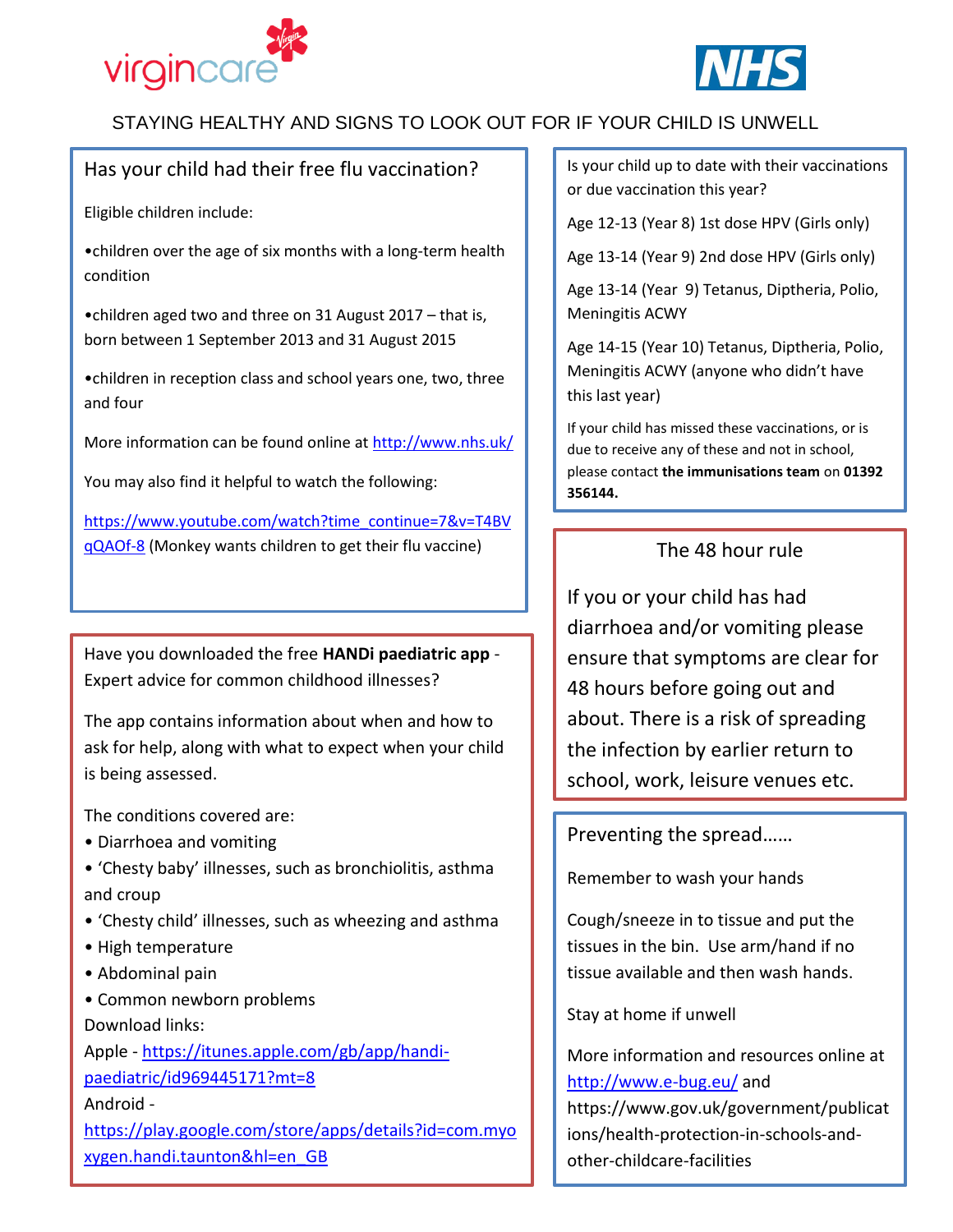



## SEPSIS – Do you know how to recognise the signs?

SEPSIS, also known as blood poisoning, is the reaction to an infection in which the body attacks its own organs and tissues. It is a potentially life-threatening condition, however it can be easily treated if caught early. Sepsis could occur as the result of any infection and can initially look like flu, gastroenteritis or a chest infection.

If your child is unwell with either a fever or very low temperature (or has had a fever in the last 24 hours), just ask: could it be SEPSIS?

| Any child who:                                    | Any child under 5 who:                       |  |
|---------------------------------------------------|----------------------------------------------|--|
| - Is breathing very fast                          |                                              |  |
| - Has a 'fit' or convulsion                       | $-$ Is not feeding                           |  |
| - Looks mottled, bluish, or pale                  | - Is vomiting repeatedly                     |  |
| - Has a rash that does not fade when you press it | - Hasn't had a wee or wet nappy for 12 hours |  |
| - Is very lethargic or difficult to wake          |                                              |  |
| - Feels abnormally cold to touch                  |                                              |  |
|                                                   |                                              |  |

Seek medical help urgently if you develop any or one of the following:

Slurred speech or confusion

Extreme shivering or muscle pain

Passing no urine (in a day)

Severe breathlessness

It feels like you're going to die

Skin mottled or discoloured

#### Might have SEPSIS. Call 999 and just ask: could it be SEPSIS?

You can also find out more information at: https://sepsistrust.org/news/what-is-sepsis/

#### **We all know about 5 a day but how many of our 10 a day are we getting?**

|                              | Talk about your feelings |                                        | Stay active in mind and body                 | Eat well |
|------------------------------|--------------------------|----------------------------------------|----------------------------------------------|----------|
| Be proud of your very being. |                          | Do something you are good at and enjoy |                                              |          |
| Ask for help                 | Take a break             |                                        | Keep in touch with the people you care about |          |
|                              | Stay hydrated            |                                        | Actively care for others                     |          |

Free, safe and anonymous online support for young people - https://kooth.com/